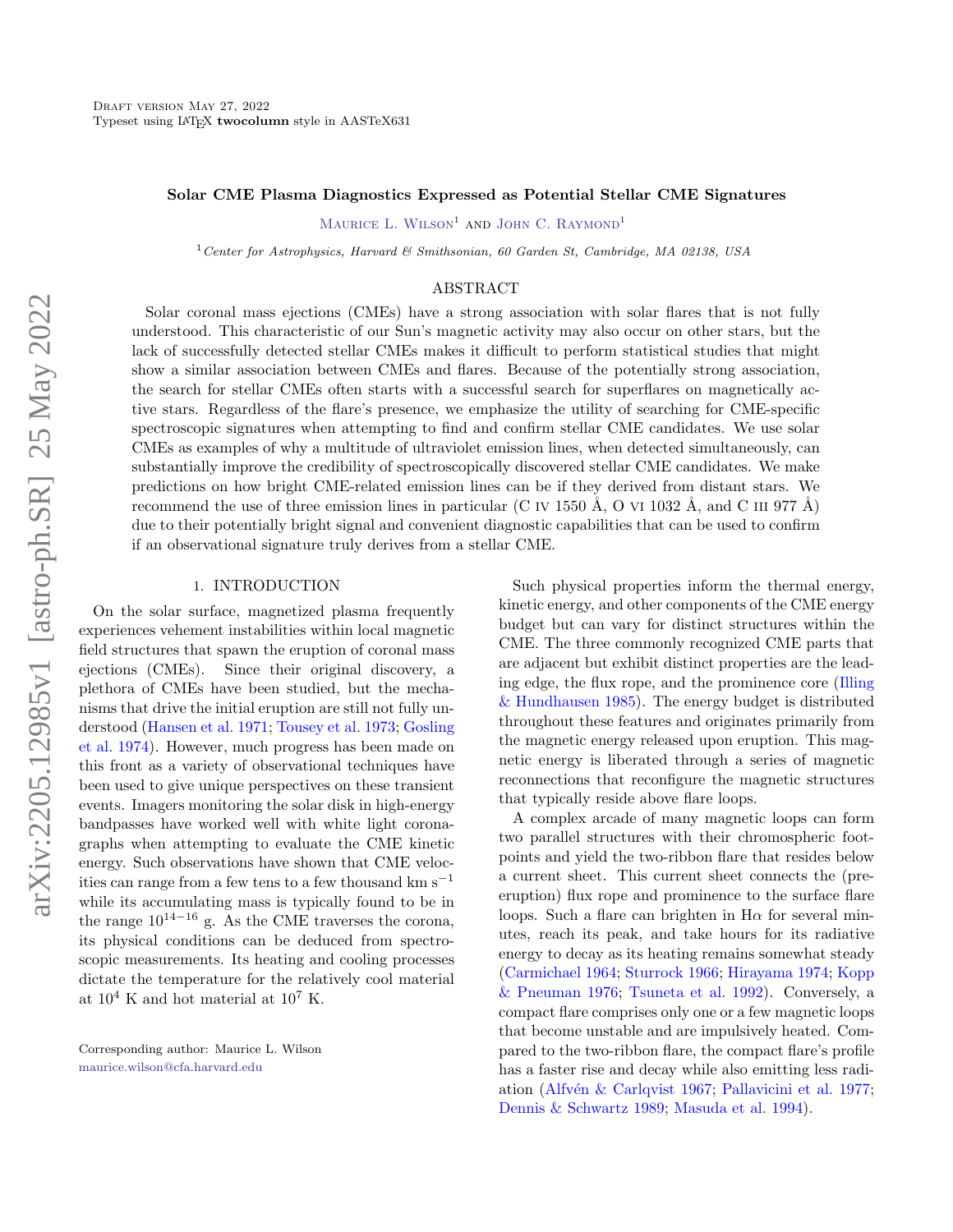Solar flares do not always occur with solar CMEs, but there is evidence to suggest that both phenomena become more coupled as the flare energy increases, which then corresponds to an increasing CME kinetic energy [\(Yashiro & Gopalswamy](#page-11-3) [2009;](#page-11-3) [Aarnio et al.](#page-9-3) [2011\)](#page-9-3). Solar flares radiate energies of  $10^{28-32}$  ergs and CMEs exhibit kinetic energies of  $10^{28-33}$  ergs (e.g., [Emslie et al.](#page-10-7) [2012;](#page-10-7) [Aschwanden](#page-9-4) [2017\)](#page-9-4). Their coinciding occurrence at high energies, particularly when the two-ribbon flare is involved, may be the consequence of their common place of origin when both phenomena commence under the same magnetic fields of high pressure and complexity.

Between both forms of solar magnetic activity, it is not clear if their empirically derived coupling at high energies is valid for other stars. For stellar magnetic activity, statistical surveys on flare-CME relations are not feasible due to the dearth of stellar CME candidates detected.

Evidence for the detection of a stellar CME candidate is bolstered when accompanied by a stellar flare. Since their initial discoveries [\(Hertzsprung](#page-10-8) [1924\)](#page-10-8), stellar flares have been observed to have characteristics similar to solar flares [\(Hawley et al.](#page-10-9) [1995;](#page-10-9) [Guedel et al.](#page-10-10) [1996\)](#page-10-10). Thus, there is a chance that the processes initiating stellar CMEs are similar to solar CMEs. Furthermore, correlations with flare-CME occurrence rates as seen from the Sun may also be present on other stars. However, these solar to stellar extrapolations cannot be verified until many stellar CME candidates are found, confirmed, and applied to statistical surveys. Thus far, the candidates are plagued with large uncertainties due to the lack of spatial, temporal, or spectral resolution and therefore require significant assumptions to interpret the features as CMEs.

Favorable geometric assumptions have been invoked to infer the presence of stellar CME candidates from ultraviolet dimmings. [Giampapa et al.](#page-10-11) [\(1982\)](#page-10-11) acquired high-cadence photometry in the Johnson U bandpass during a flare event from the binary system EQ Pegasi, which is at a distance of 6.2 pc away and consists of two M dwarf stars that are separated by at least 24 AU. Their light curve showed a 25% dip in the quiescent flux that lasted almost 5 minutes. This preceded a flare that lasted almost 20 minutes. They suggested that this "pre-flare dip" might be due to mechanisms that are similar to phenomena seen in solar filament eruptions. As a filament destabilizes, some of the frozen-in plasma of magnetic loops can flow downward under the force of gravity. This plasma transfers its kinetic energy to the underlying chromospheric material and contributes to the onset of a flare brightening via collisional excitation (e.g., [Hyder](#page-10-12) [1967a](#page-10-12)[,b\)](#page-10-13). During eruption, other rising fil-

ament material can travel at speeds near 100 km s<sup>-1</sup>. Consequently, this plasma can vanish in solar disk observations where its emission is Doppler-shifted out of an observation's narrowband filter and thus commences a pre-flare dimming event for a given bandpass. In the case of the EQ Pegasi flare, [Giampapa et al.](#page-10-11) [\(1982\)](#page-10-11) suggested that their pre-flare dip may have been the result of a prominence eruption on the limb where some of the prominence material travels at an angle that causes it to overlap with the face of the (unresolved) stellar disk. Therefore, the 25% dip was perhaps due to the relatively cool prominence (or filament) material temporarily obscuring a quarter of the stellar disk.

While investigating another stellar flare, [Ambruster](#page-9-5) [et al.](#page-9-5) [\(1986\)](#page-9-5) also measured a dip in their light curve that could be due to the geometry of stellar CME event. However, they suggested that the typical conclusions drawn for pre-flare dips are likely not applicable because their observations indicated a dip that occurred after the flare with the dip lasting much longer than 5 minutes. They used spectra from the International Ultraviolet Explorer (IUE) to investigate a flare from the M4.5V star, EV Lacertae, at a distance of 5.1 pc away. For exposure times of 45 minutes, the spectra for ultraviolet emission lines, such as the C IV  $1550 \text{ Å}$  line and the Mg II  $2800$  Å line, formed light curves that revealed a dimming that occurred almost an hour after a flare event and lasted for almost 1.5 hours. [Ambruster et al.](#page-9-5) [\(1986\)](#page-9-5) favored a CME conclusion to explain the long, delayed dimming. During the CME's travel and expansion, its prominence core would have absorbed the C IV and Mg II radiation coming from the stellar surface. An analogous solar phenomenon occurs when solar filament eruptions are observed as absorption features in ultraviolet images of the solar disk (e.g., [Filippov & Koutchmy](#page-10-14) [2002;](#page-10-14) [Kundu et al.](#page-10-15) [2004\)](#page-10-15). However, the obscuring of the hot coronal material below the cool eruptive filament typically yields a negligible dimming when considering the total integrated flux of the solar disk, i.e. an unresolved disk.

Doppler blueshifts and spectral line asymmetries have also been used to propose stellar CME candidates. Such techniques were used by [Houdebine et al.](#page-10-16) [\(1990\)](#page-10-16), [Ar](#page-9-6)[giroffi et al.](#page-9-6) [\(2019\)](#page-9-6), and [Namekata et al.](#page-10-17) [\(2021\)](#page-10-17) to introduce their plausible candidates, but many other stellar CME candidates also give unique incentives for scrutinizing each CME candidate's magnetically active host star as the resolution and precision of modern instruments continues to improve.

[Houdebine et al.](#page-10-16) [\(1990\)](#page-10-16) used the European Southern Observatory (ESO) to investigate an impulsive flaring event on the M4.5V star, AD Leonis (AD Leo), 5.0 pc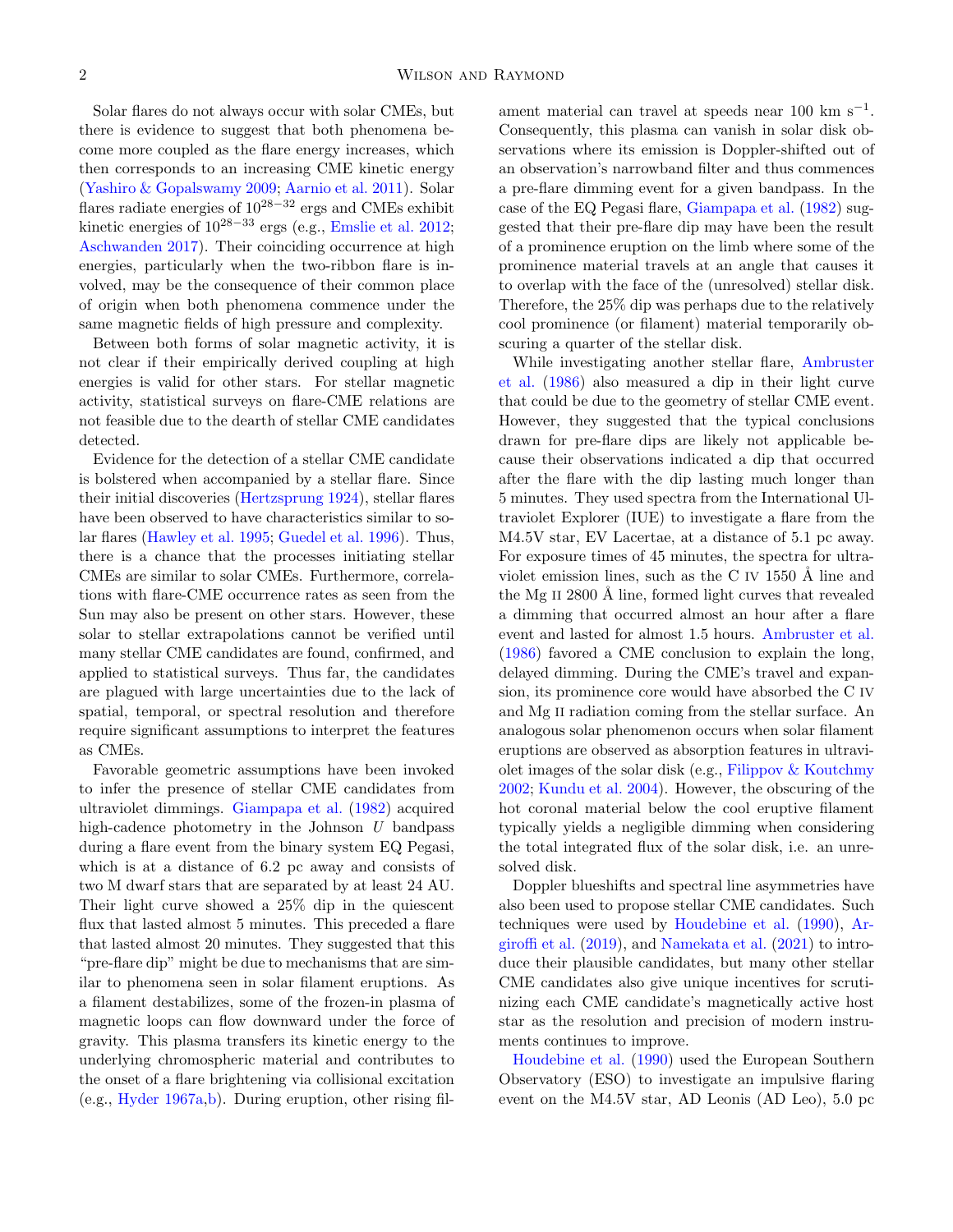away. During the flare, enhancements in the blue wings of the H $\gamma$  and H $\delta$  Balmer line profiles were seen. Over 1minute exposure times, the line asymmetry indicated a Doppler velocity of 5830 km s<sup>-1</sup> and later 3750 km s<sup>-1</sup>. In a separate analysis, [Leitzinger et al.](#page-10-18) [\(2011\)](#page-10-18) studied two flares from AD Leo with spectra from the Far Ultraviolet Spectroscopic Explorer (FUSE) [\(Christian et al.](#page-9-7) [2006\)](#page-9-7). For exposure times ranging from a few minutes to about 30 minutes, the prominent features derived from C III emission lines at 977 and 1176  $\AA$  as well as O VI emission lines at  $1032 \text{ Å}$  and  $1038 \text{ Å}$ . A blueshift in the O VI 1032 emission line implied a Doppler velocity of  $84 \text{ km s}^{-1}$  while the other lines conveyed substantially slower Doppler velocities.

[Argiroffi et al.](#page-9-6) [\(2019\)](#page-9-6) used Chandra to study the flaring of the G1III star, OU Andromedae (OU And), 139.5 pc away. The duration of the flare's rise and decay lasted for 40 ks, and the spectra conveyed significant redshifts and blueshifts. Blueshifts of several hundred km  $s^{-1}$  were seen during the flare's rising phase and were interpreted as the motion of heated chromospheric plasma within a flare loop. Evidence for a CME was seen in a blueshift of 90 km s<sup> $-1$ </sup> that occurred after the flare, over an integration time of 58 ks.

[Namekata et al.](#page-10-17) [\(2021\)](#page-10-17) introduced a stellar CME candidate in their study of a flaring event on the G1.5V star, EK Draconis (EK Dra), 34.4 pc away. The flare was detected with the optical photometry of the Transiting Exoplanet Survey Satellite (TESS) while the spectroscopic instruments on the Seimei and Nayuta telescopes monitored the flare's  $H\alpha$  profile [Ricker et al.](#page-11-4) [\(2014\)](#page-11-4); [Ku](#page-10-19)[rita et al.](#page-10-19) [\(2020\)](#page-10-19). The impulsive flare lasted for 16 minutes and coincided with the brightening of redshifted  $H\alpha$ emission. Post-flare, the H $\alpha$  line exhibited blueshifted absorption signatures that lasted for at least 1.5 hours. During this time, the spectra were acquired with exposure times of either 30 seconds or 3 minutes, and an initial blueshift of 510 km s<sup> $-1$ </sup> was followed by a series of decelerating blueshifts. This was interpreted as the presence of relatively cool H I plasma from a stellar filament eruption traveling toward the observer for almost two hours.

These exemplary candidates (and many more) are interpreted as potential stellar CMEs primarily because their detected signals are analogous in some way to the observational signatures of solar CMEs (e.g., [Osten &](#page-10-20) [Wolk](#page-10-20) [2017;](#page-10-20) [Moschou et al.](#page-10-21) [2019;](#page-10-21) [Vida et al.](#page-11-5) [2019\)](#page-11-5). However, without spatially resolving the star, these candidates require that assumptions be made about the morphology of the CME. Furthermore, the plasma diagnostics are often not determined by a variety of spectral lines, which would help constrain the travelling plasma's ever-changing physical conditions. Among many parameters, the candidates have estimates of mass, absolute velocity, temperature, density, and ionization states that are largely uncertain. Consequently, each candidate's identity as a stellar CME remains uncertain.

If more spectral lines are utilized simultaneously in the hunt for stellar CMEs, deducing the plasma properties would require less assumptions. Considering this, we emphasize the benefits of using observationally constrained plasma diagnostics from solar CMEs and we make predictions for how bright the same CME signal would be for certain spectral lines if observed as stellar CMEs. In this work, we scrutinize three previously studied solar CMEs and determine the feasibility of detecting the same spectral signal for the generic case of a stellar CME producing emission lines in the ultraviolet wavebands.

For our predictions, we assume the hypothetical emitting plasma is more massive than the most massive solar CMEs because many stellar flares have been observed to be more energetic than the most luminous solar flares. Thus, we assign a mass of  $10^{17}$  g for the stellar CME. For an emission line observed during a solar CME, we calculate the luminosity and amplify it by a factor corresponding to the ratio between the solar CME's mass and our assumed stellar CME mass, which can be up to a factor of  $10^3$ . Similarly, this factor can also correspond to how the observed energy of stellar superflares  $(> 10^{33} \text{ ergs})$  can be thousands of times greater than many solar flares. We assume that the scaled up luminosity yields a flux that will be detected by an instrument that is subject to an effective area similar to that of the Hubble Space Telescope's (HST) Cosmic Origins Spectrograph (COS).

For three distinct solar CMEs, the calculations are described in Sections  $\S2$ ,  $\S3$ , and  $\S4$ . We give our final remarks in §[5](#page-7-0) regarding important caveats that must be considered when searching for stellar CMEs, including the utility (or futility) of assuming solar-like properties to make sense of constrained (or unconstrained) properties of stellar magnetic activity signatures.

# 2. SOLAR CME EVENT, 9 APRIL 2008

<span id="page-2-0"></span>We consider the CME studied by [Landi et al.](#page-10-22) [\(2010\)](#page-10-22), which erupted on 9 April 2008. They examined the data acquired by instruments on the SOHO [\(Domingo](#page-9-8) [et al.](#page-9-8) [1995\)](#page-9-8), Hinode [\(Kosugi et al.](#page-10-23) [2007\)](#page-10-23), and STEREO [\(Kaiser](#page-10-24) [2005\)](#page-10-24) spacecrafts. To gather spectra, the slit apertures of Hinode/EIS [\(Culhane et al.](#page-9-9) [2007\)](#page-9-9) and SOHO/UVCS [\(Kohl et al.](#page-10-25) [1995\)](#page-10-25) were monitoring the corona at heliocentric distances of 1.1  $R_{\odot}$  and 1.9  $R_{\odot}$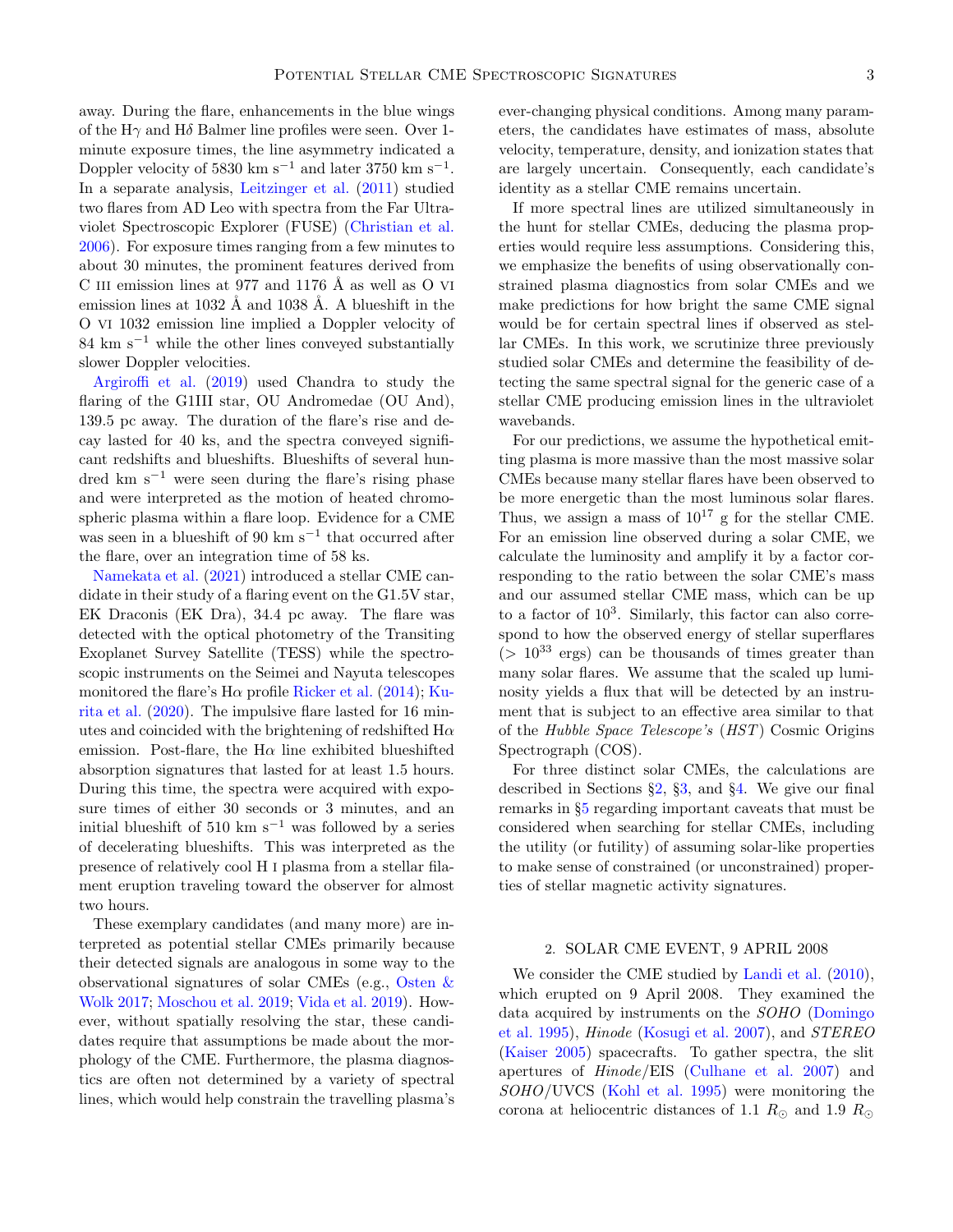respectively. During the initial eruption, photometry of the solar disk was captured by Hinode/XRT [\(Golub](#page-10-26) [et al.](#page-10-26) [2007\)](#page-10-26),  $SOHO/EIT$  (Delaboudinière et al. [1995\)](#page-9-10), and STEREO-A/EUVI; and, this was complemented by the coronagraph imagers SOHO/LASCO [\(Brueck](#page-9-11)[ner et al.](#page-9-11) [1995\)](#page-9-11) and STEREO-A/SECCHI/COR 1 and COR 2. As a result, the cumulative spatial coverage for which this event was studied ranged from the solar disk out to 22  $R_{\odot}$ .

# 2.1. Solar CME Characteristics

The CME was initially seen near the southwest limb of the solar disk. The CME's leading edge was only visible off the limb within the STEREO-A photometry. The flux rope was too faint and thus observed by none of the instruments, while the CME core was sufficiently bright for all of the instruments to capture it. Consequently, the physical properties deduced were based solely on the observed core and leading edge.

The total mass was roughly  $10^{14}$  g. The leading edge was consistently accelerating as its velocity approached 700 km s<sup>-1</sup> near 3  $R_{\odot}$ , which is where the plasma became too dim to track any further. The core material's acceleration persisted until the plasma reached 5  $R_{\odot}$ , which is where its velocity reached 475 km s<sup> $-1$ </sup> and remained constant out to 22  $R_{\odot}$ . The velocity estimates were derived from the observed trajectory of the CME as it travelled across the imagers' plane of sky (POS) and created Doppler shifts in the spectrometers' spectra via the CME's motion along the line of sight (LOS).

The physical conditions experienced by the CME were determined primarily from the Hinode/EIS spectra at 1.1  $R_{\odot}$ . Only the CME core was detected, and its density was found from density-sensitive intensity ratios between the emission lines observed by EIS. Assuming ionization equilibrium, the temperature was estimated for the ions detected and used to model the thermal distribution of the CME core plasma. The emission line ratios indicated the presence of various plasma environments within the core volume that experience distinct densities and temperatures. The densities evaluated were in the range log  $n_e$  [cm<sup>-3</sup>] = 7.75-11.3, and the thermal distribution conspicuously revealed two distinct temperature ranges for the core material:  $log T_e$  [K] 4.9–5.4 and 5.5– 5.9. Presumably the CME expanded and cooled as it travelled beyond 1.1  $R_{\odot}$ , but there were no detectable density- nor temperature-sensitive line ratios to verify the evolving plasma diagnostics.

#### 2.2. Solar to Stellar Extrapolation

<span id="page-3-1"></span>The large range of spectral lines and ions detected by EIS allowed for a large range in temperature to be found in the CME core's thermal distribution. This distribution was given in the form of the differential emission measure (DEM), which describes how the amount of plasma emitting the observed radiation changes with the temperature. We use the DEM of this CME event to estimate the luminosity given off for a few ultraviolet spectral lines, and we consider if certain emission lines would be detectable if the CME's brightness derived from a distant star.

For each emission line that we consider, we estimate the plasma's emission measure (EM) and convert it to an absolute intensity by applying the emissivity model of Raymond  $&$  Doyle [\(1981\)](#page-10-27). With the temperaturedependent DEM curve given by [Landi et al.](#page-10-22) [\(2010\)](#page-10-22), we integrate the DEM over a small interval of temperatures (0.1 dex) near the emitting ion's temperature of maximum formation  $(T_{max})$ . This yields the EM for each spectral line of interest.

We chose spectral lines that were already used to constrain the model of Raymond  $&$  Doyle [\(1981\)](#page-10-27), which introduces a proportionality between the emission measure and absolute intensity:

$$
I_{EM} = \frac{EM}{10^{26} \, [\text{cm}^{-5}]} I_{RD},\tag{1}
$$

where the predicted intensity  $I_{EM}$  for a given emission line is proportional the line's empirically derived intensity  $I_{RD}$  from [Raymond & Doyle](#page-10-27) [\(1981\)](#page-10-27), which corresponds to an emission measure of  $10^{26}$  cm<sup>-5</sup>.

Once the model intensity  $I_{EM}$  is calculated for an observationally constrained EM, we convert the intensity into the following photon luminosity for any given transition line,

$$
L_{\odot, CME} \left[ \text{photons s}^{-1} \right] = 4\pi r^2 I_{EM},\tag{2}
$$

where we find the emitting plasma's radius to be approximately  $R=0.105$   $R_{\odot}$  over the POS. The area roughly encompasses the size and shape of the CME core as seen from the Hinode/XRT images presented by [Landi et al.](#page-10-22)  $(2010).$  $(2010).$ 

For this solar CME luminosity, we estimate the flux that might be observed if the same CME was successfully launched from a distant star. The detected flux is expressed in the simplified form,

<span id="page-3-0"></span>
$$
F_{\star,CME} \text{ [photons]} \sim \frac{L_{\odot,CME} \cdot f_{\star}}{4\pi d_{\star}^2} \cdot A_{eff} \cdot \Delta t, \quad (3)
$$

which considers a star of distance  $d<sub>\star</sub>$  away, a telescope with an effective area of  $A_{eff}$ , an integration time of  $\Delta t$ , and a factor of  $f_{\star}$  to account for a plausible discrepancy between typical solar CMEs and stellar CMEs of magnetically active stars. The flux corresponds to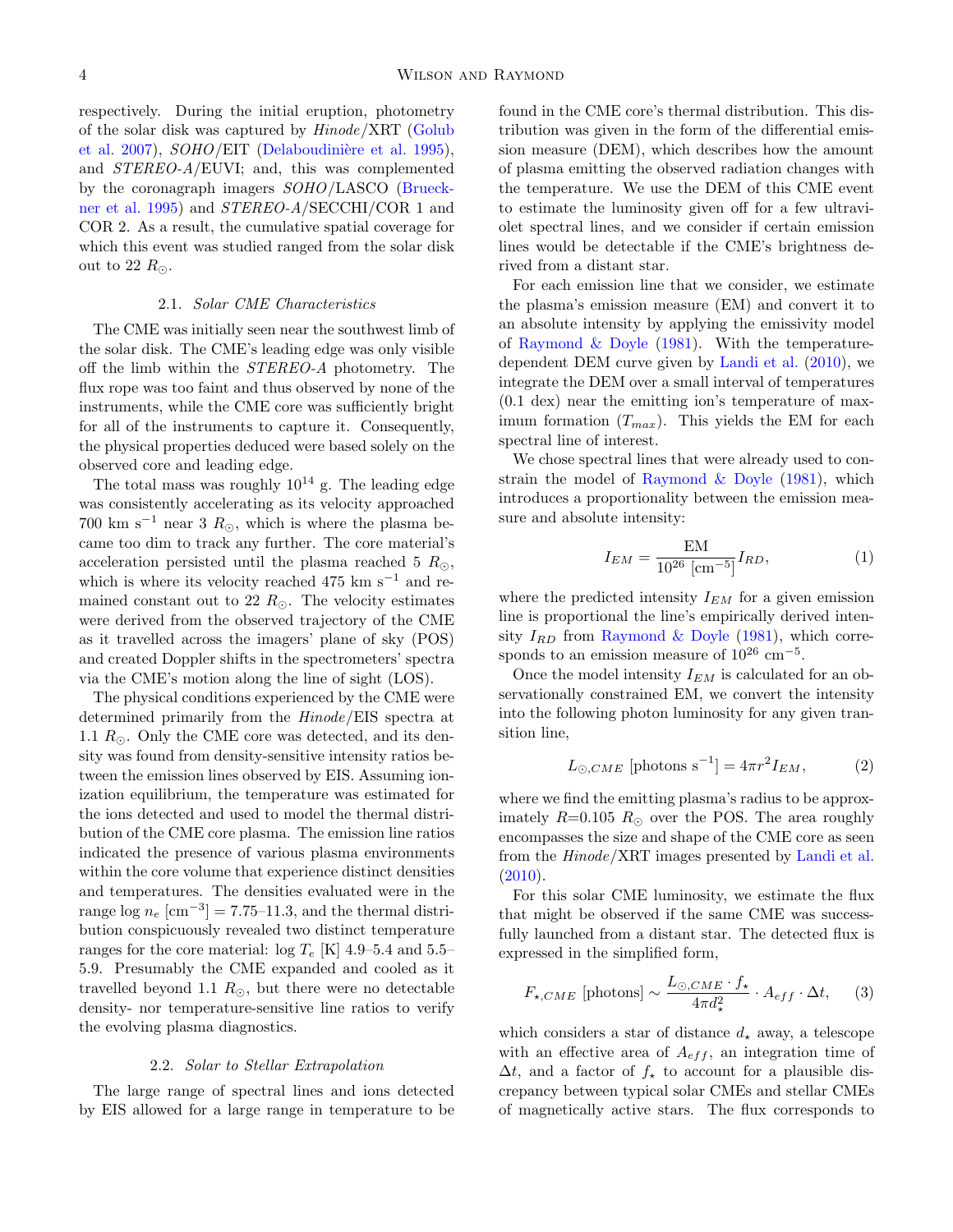the generic case of an ultraviolet instrument with a wavelength-dependent  $A_{eff}$  that observes a stellar CME from  $d=10$  pc away that is a factor  $f_{\star}$  times brighter than the reference solar CME. For the CME examined by [Landi et al.](#page-10-22) [\(2010\)](#page-10-22), we scale the luminosity up by a factor of  $f_{\star} = 10^3$ , which corresponds to the ratio of our assumed stellar CME mass and this solar CME mass. If  $\Delta t = 3600$  seconds and the data gathered over an hour of observations are co-added, the resultant fluences are as shown in Table [1.](#page-5-1)

Among the emission lines tested, the C IV line gives the greatest signal and results in a signal-to-noise ratio of  $S/N \approx 85$  if only poisson photon noise is assumed. The evaluation of this signal employs generic assumptions that do not account for all of the specific sources of astrophysical and instrumental noise that could hinder the detection of this predicted signal. A detailed study of a predicted stellar CME's signal for a specific detector's systematic noise is beyond the scope of this paper; but, such an in-depth study would benefit from specifically considering the M dwarf flare star Proxima Centauri as a promising candidate for launching detectable stellar CMEs. Being the closest star system to our solar system, its distance of  $d=1.30$  pc away results in a factor of ∼60 increase to our flux approximations. Consequently, the stellar CME signal from the C IV emission line would give a  $S/N \approx 640$ . In this case, a shorter integration time may suffice.

### <span id="page-4-0"></span>3. SOLAR CME EVENT, 12 DECEMBER 1997

Another CME event that we consider occurred during 12 December 1997 [\(Ciaravella et al.](#page-9-12) [2000,](#page-9-12) [2001\)](#page-9-13). Images of the CME's footpoints and eruption from the Yohkoh Soft X-ray Telescope (SXT) and the Meudon Observatory Hα photometry complemented the data acquired by three SOHO instruments: EIT, LASCO, and UVCS. [Ciaravella et al.](#page-9-12) [\(2000\)](#page-9-12) used the pre-CME solar disk images from SXT and Meudon to monitor the evolution of the active regions near the CME's launch site [\(Tsuneta et al.](#page-11-6) [1991;](#page-11-6) [Duff](#page-10-28) [1982\)](#page-10-28). The CME's morphology and physical conditions were determined from the EIT, LASCO, and UVCS post-eruption observations.

### 3.1. Solar CME Characteristics

Upon eruption, only the prominence core component of the CME was clearly discerned in the SOHO fields of view. In EIT's 195 Å filter, it could be seen up to 1.2  $R_{\odot}$ . [Ciaravella et al.](#page-9-12) [\(2000\)](#page-9-12) suggested that it was mostly cool ions, such as O IV at  $1.5\times10^5$  K or O V at  $2.5\times10^5$  K, that were captured in the images. This is in spite of there usually being hot Fe XII at  $1.3\times10^6$  K that

dominates the 195 Å bandpass of EIT. The prominence material was seen off the northwest limb traveling at 140 km s<sup>-1</sup> near 1.7  $R_{\odot}$  and later seen traveling at more than 200 km s<sup> $-1$ </sup> in the LASCO/C3 field of view. The Doppler shifts from the UVCS spectra conspicuously indicate the plasma's helical motion, which is similar to the behavior theorized by CME flux rope models (e.g., [Gibson & Low](#page-10-29) [1998;](#page-10-29) [Guo & Wu](#page-10-30) [1998\)](#page-10-30).

The physical conditions were deduced from the UVCS spectra acquired when the slit was positioned at 1.7  $R_{\odot}$ . A temperature-sensitive intensity ratio from two Si lines (at 1303 and 1206 Å) was used to confirm the plasma's state of ionization equilibrium. Thus, the temperatures of maximum ion formation were utilized for the plasma diagnostics and ranged from  $4.2 <$  log  $T_e$  [K]  $< 5.5$ . With these temperatures, the ions' emission measures were evaluated from the spectral lines detected and the fiducial atomic transition rates (Raymond  $\&$  Smith [1977;](#page-10-31) [Scholz & Walters](#page-11-7) [1991;](#page-11-7) [Griffin et al.](#page-10-32) [1993\)](#page-10-32). For almost all of the ions observed, [Ciaravella et al.](#page-9-12) [\(2000\)](#page-9-12) found a flat emission measure distribution across their range of temperatures. The column emission measure can be approximated as  $EM \approx \int n_e^2 dl$ , which integrates over the observed plasma's column depth along the LOS. Strands of filamentary prominence material were seen crossing the UVCS slit, and the width of their presumably cylindrical structures were estimated as the column depths. [Ciaravella et al.](#page-9-13) [\(2001\)](#page-9-13) inferred the densities from the EMs and column depths which were in the range 6.0 < log  $n_e$  [cm<sup>-3</sup>] < 7.5. The volume was estimated from the aforementioned LOS column depth and the prominence material's POS area as seen from LASCO. Consequently, the mass of the structures ranged from roughly  $10^{13}$  to  $10^{14}$  g.

#### 3.2. Solar to Stellar Extrapolation

We primarily consider the EIT observations of the CME prominence material when extrapolating the flux out to stellar distances. We use the detected count rates from the CME and apply the EIT instrumental response function as summarized by Delaboudinière et al. [\(1995\)](#page-9-10) in Figure 9 of their work. As a result, we estimate the CME's volume emission measure (EM<sub>V</sub>  $\approx \int n_e^2 dV$ ) with the following relationship,

<span id="page-4-1"></span>
$$
\frac{\text{EM}_{V,\text{CME}}}{10^{44} \text{ cm}^{-3}} = \frac{\mathcal{L}_{\odot,\text{CME}}}{\mathcal{L}_{\text{EIT}}},\tag{4}
$$

which utilizes EIT's signal  $\mathcal{L}_{\rm EIT}$  in CCD counts per second as a function of temperature when the volume emission measure is  $10^{44}$  cm<sup>-3</sup>. EIT observations can detect plasma of temperatures within the range 0.06–3 MK. At a temperature of  $10^5$  K, the instrumental response is reported to be  $\mathcal{L}_{\text{EIT}}[\text{counts } s^{-1}] = 2.0$ . At the same  $10^5$  K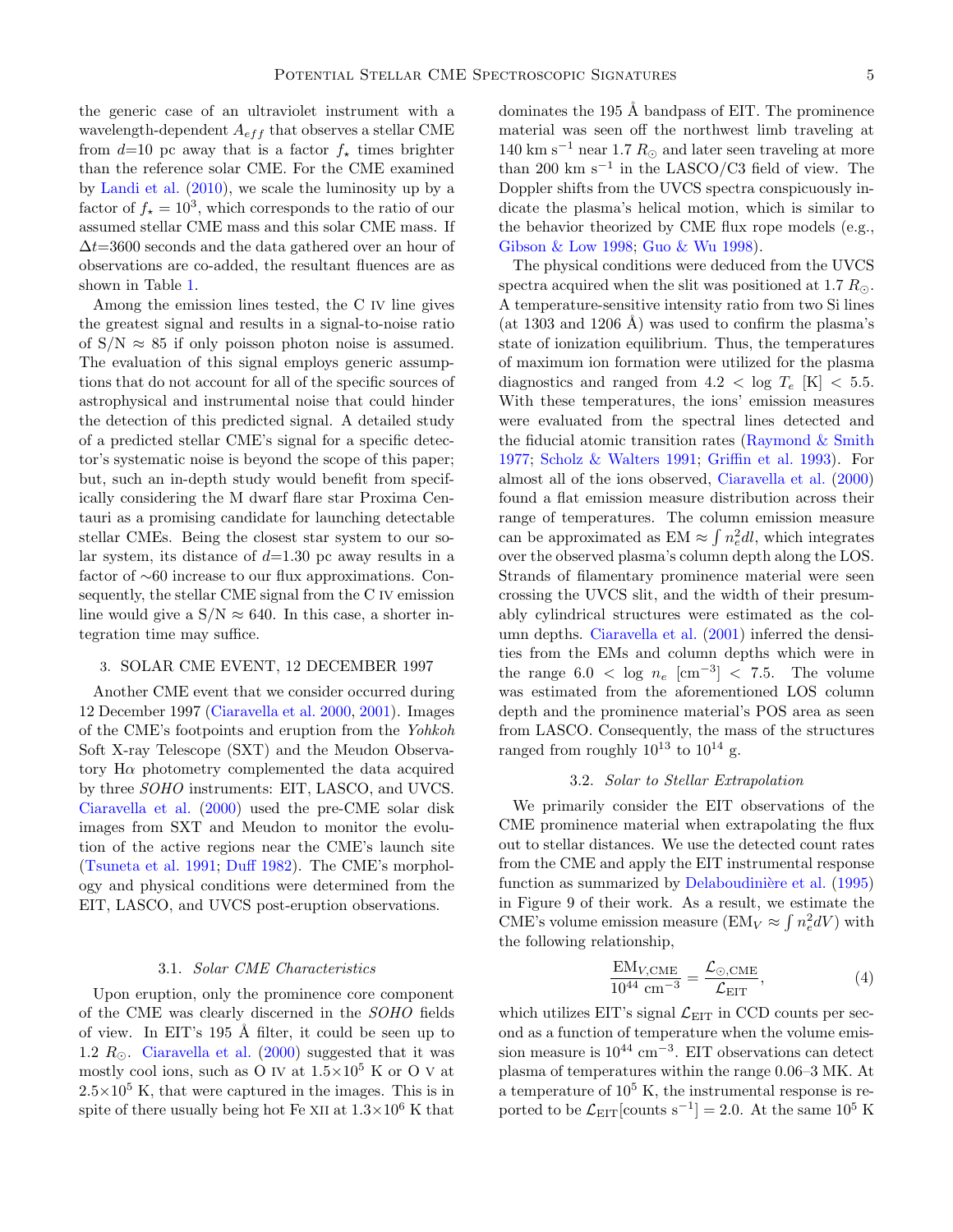### <span id="page-5-1"></span>6 WILSON AND RAYMOND

| $\lambda$<br>[Å] | Ion  | Transition                              |                       | $\log T_{max}$<br>[K] | $log$ DEM<br>$\rm [cm^{-5} K^{-1}]^{b}$ | $I_{RD}$<br>$[\text{erg s}^{-1} \text{ cm}^{-2} \text{ sr}^{-1}]^c$ | $A_{eff}$<br>$\lbrack \text{cm}^2 \rbrack^d$ | $F_{10,\text{pc},\text{CME}}$<br>$[photons]$ <sup>e</sup> | $F_{Proxima,CME}$<br>$[photons]$ <sup>e</sup> |
|------------------|------|-----------------------------------------|-----------------------|-----------------------|-----------------------------------------|---------------------------------------------------------------------|----------------------------------------------|-----------------------------------------------------------|-----------------------------------------------|
|                  |      | 1663.5 O III $2p^2$ ${}^3P_{1,2}$ -     | $2s2p^3$ ${}^5S_2$    | 5.0                   | 20.8                                    | 87.9                                                                | 400                                          | 86                                                        | $5.1\times10^3$                               |
| $1550^a$         | C IV | $2s \frac{2S}{1/2}$<br>$\sim$           | $2p~^{2}P_{1/2,3/2}$  | 5.0                   | 20.8                                    | $3.40\times10^{3}$                                                  | 900                                          | $7.0\times10^{3}$                                         | $4.1 \times 10^5$                             |
| 1484.9           | N IV | $2s^2$ ${}^2S_0$<br>$\sim$              | $2s2p$ ${}^{3}P_{12}$ | 5.1                   | 21.0                                    | 69.2                                                                | 1200                                         | 365                                                       | $2.2\times10^{4}$                             |
| 1718.6           | N IV | $2s2p$ <sup>1</sup> $P_1$<br>$\sim 100$ | $2p^2$ $1D_2$         | 5.1                   | 21.0                                    | 8.53                                                                | 300                                          | 13                                                        | 768                                           |
| 1238.8           | N V  | $2s \frac{2S}{1/2}$<br>$\sim$ $-$       | $2p~^2P_{3/2}$        | 5.3                   | 20.2                                    | $4.75\times10^{2}$                                                  | 2400                                         | $1.0\times10^{3}$                                         | $6.2\times10^{4}$                             |
| 1031.9 O VI      |      | $2s \t 2S_{1/2}$<br>$\sim$              | $2p~^2P_{3/2}$        | 5.5                   | 19.0                                    | $1.44 \times 10^3$                                                  | 20                                           | $\overline{2}$                                            | 131                                           |

Table 1: Solar ultraviolet emission lines considered for stellar CME detection

<sup>a</sup>At 1550 Å, a blended emission line is observed if two spectral lines of C IV, at 1548.2 and 1550.8 Å, are not spectroscopically resolved.  ${}^{b}$ DEM is for the CME studied by [Landi et al.](#page-10-22) [\(2010\)](#page-10-22).

<sup>c</sup>The  $I_{RD}$  is from [Raymond & Smith](#page-10-31) [\(1977\)](#page-10-31).

<sup>d</sup>The  $A_{eff}$  from the HST/COS gratings is merely a realistic reference we apply to our predicted signal [\(Fischer](#page-10-33) [2021\)](#page-10-33).

<sup>e</sup>The detected photons (cf. Equation [3\)](#page-3-0) account for the assumed  $A_{eff}$ .

temperature, the plasma will likely be bright in the C IV emission line that is discussed in §[2.2.](#page-3-1) We estimate the average  $\mathcal{L}_{\odot, \text{CME}} = 4.2 \times 10^3 \text{ counts s}^{-1}$  from the EIT images of the prominence material and, with Equation [4,](#page-4-1) find that  $EM_{V, CME} = 2.1 \times 10^{47}$  cm<sup>-3</sup>. This excludes the image (at the time of 23:34 UTC) that is the first to expose the erupting prominence material but is likely spatially coherent with bright flare material.

Relatively cool prominence material typically has a temperature of about  $10^5$  K upon eruption and is seen at a similar temperature later in the the mid-to-high corona. This implies that there must be a substantial amount of heating within the plasma that is capable of being balanced with the CME's radiative and expansion cooling [\(Akmal et al.](#page-9-14) [2001;](#page-9-14) [Lee et al.](#page-10-34) [2009;](#page-10-34) [Murphy et al.](#page-10-35) [2011;](#page-10-35) [Rivera et al.](#page-11-8) [2019\)](#page-11-8). Thus, the radiative loss rate of the emitting plasma can act as a lower limit of the heating rate that levels out (or increases) the plasma temperature and therefore yields a corresponding emission measure. At the temperature of maximum ion formation for C IV, we use its radiative loss rate coefficient,  $\Lambda_{\text{C IV}}(T=10^{5.0} \text{ K}) = 5.4 \times 10^{-8} \frac{\text{photons cm}^3}{s}$  from the CHIANTI database [\(Dere et al.](#page-9-15) [1997,](#page-9-15) [2019\)](#page-9-16). We characterize the luminosity as

$$
L_{\odot, CME} \text{ [photons s}^{-1}] = A_Z f_{Z,z} \Lambda(T) \times \text{EM}_{V, CME} \quad (5)
$$

which includes the (coronal) elemental abundance  $A_Z$ and ionization fraction  $f_{Z,z}$  for ion z of element Z [\(Feld](#page-10-36)[man et al.](#page-10-36) [1992\)](#page-10-36). We find that  $L_{\odot, CME} = 1.2 \times 10^{36}$  pho $t$ ons s<sup>−1</sup> for C IV.

With this luminosity, we apply Equation [3](#page-3-0) with  $f_{\star}$  =  $10<sup>3</sup>$  and estimate the expected stellar fluences. We find  $F_{10\text{pc},\text{CME}}$  and  $F_{Proxima,CME}$  equate to  $5.2\times10^3$  and  $3.1\times10^5$  counts which suggests the S/N  $\approx 70$  and 555, respectively, if the integration time is only 1 minute. Since these estimates are heavily dependent on the EIT's instrumental response function, the detected signal and the required exposure time may vary drastically for the capabilities of a different instrument.

As a comparison, the O VI 1032  $\AA$  line is also worth considering since it is typically one of the brightest spectral lines observed when UVCS spectra are taken of the ambient corona and the transient coronal mass ejections. The instrumental response is at most  $5.0 \text{ counts s}^{-1}$  for plasma at  $T_e = 10^{5.5}$  K. The radiative loss rate coefficient is  $\Lambda_{\text{O VI}}(T_e = 10^{5.5} \text{ K}) = 3.1 \times 10^{-8} \frac{\text{photons cm}^3}{s},$ which results in the following predicted fluxes for detection over an integration time of 1 minute:  $F_{10pc,CME}$  and  $F_{Proxima,CME}$  are 48 and  $2.9 \times 10^3$  counts which imply a  $S/N \approx 5$  and 50, respectively. In this case, a longer exposure time may be preferable when attempting to detect a stellar CME signal from the O VI  $1032 \text{ Å}$  line.

# 4. SOLAR CME EVENT, 17 MAY 1999

<span id="page-5-0"></span>The first CME of interest (cf. §[2\)](#page-2-0) was analyzed primarily from its spectra at 1.1  $R_{\odot}$ . The same is true for the second CME of interest (cf.  $\S3$ ) at 1.7  $R_{\odot}$ . We now pay heed to a CME event where its detailed spectral information was gathered at 2.6 and 3.1  $R_{\odot}$ . This CME event was observed on 17 May 1999 by SOHO's EIT, LASCO, and UVCS [\(Wilson et al.](#page-11-9) [2022\)](#page-11-9).

# 4.1. Solar CME Characteristics

Upon eruption off the northwest limb, strands of the prominence material were captured by EIT. In the white light images of LASCO/C2, the canonical three-part CME can be discerned. Evidently, beyond 3  $R_{\odot}$ , the leading edge accelerated to 500 km s<sup> $-1$ </sup> and was fol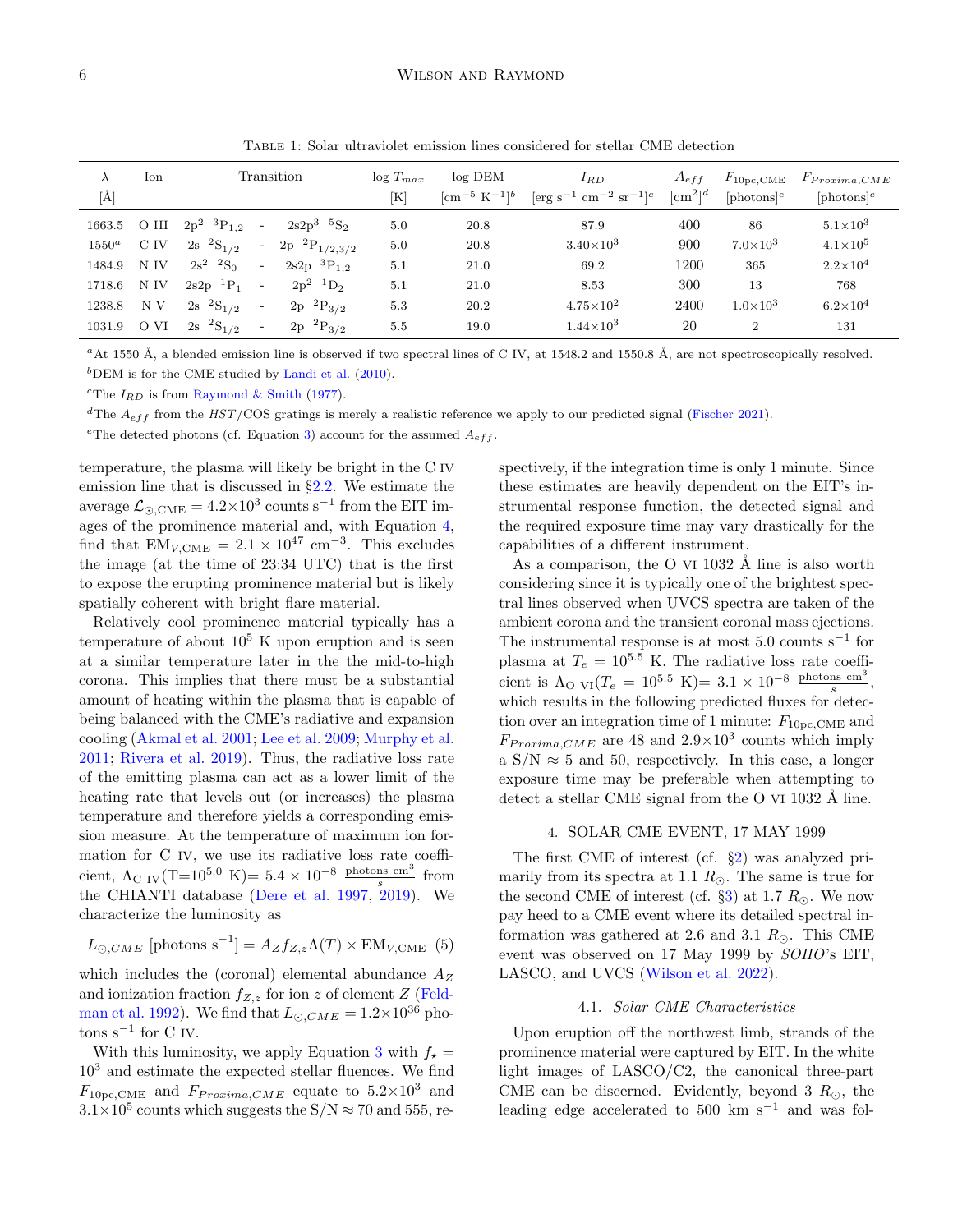lowed by a featureless void that separated it from the large, amorphous prominence core. The column density of the CME features discerned along the LASCO's plane of sky suggests a mass of  $10^{15}$  g.

The automated observing program of UVCS serendipitously placed the slit aperture at heights in the corona that were along the CME's unpredictable path. Only the prominence core was seen crossing the slit's field of view at any given exposure. Coincidentally, some specific plasma structures within the core were seen crossing the slit twice—once at 2.6  $R_{\odot}$  and once at 3.1  $R_{\odot}$ . Thus, the average POS velocity was determined between the two heights along with the LOS velocity from the Doppler shifts of the spectra. Together, the absolute velocity was found to be  $250 \text{ km s}^{-1}$  for the prominence core. The plasma diagnostics were only evaluated for the core material featured in the UVCS spectra.

Due to the many spectral lines detected, a variety of observed intensity ratios were modelled to estimate the density of the expanding plasma and the temperature of the plasma under non-equilibrium ionization (NEI) conditions. The models employed ionization equilibrium as an assumed initial condition but still depended on NEI calculations when modelling the evolution of the plasma properties out to heights of 2.6  $R_{\odot}$  and 3.1  $R_{\odot}$ .

As the plasma's thermal energy evolved, the observationally constrained temperature profile varied in accordance with a given heating parameterization. Among the five parameterizations that [Wilson et al.](#page-11-9) [\(2022\)](#page-11-9) used to define the plasma's rate of heating, one proved to be the most consistent throughout the CME's evolution. This was found after the parameterizations were applied to the UVCS CME data as well as the data from a similar CME that was constructed by the 3D magnetohydrodynamic (MHD) simulation of the MHD Algo-rithm outside a Sphere (MAS) code (Mikić et al. [1999;](#page-10-37) [Downs et al.](#page-9-17) [2013;](#page-10-38) [Lionello et al.](#page-10-38) 2013; Török et al. [2018;](#page-11-10) [Reeves et al.](#page-10-39) [2019\)](#page-10-39). The most consistent heating parameterization produces plasma heating rates that depend on the conservation of magnetic helicity as the CME flux rope expands (in two dimensions akin to a cylinder) and dissipates free magnetic energy [\(Taylor](#page-11-11) [1974;](#page-11-11) [Berger & Field](#page-9-18) [1984;](#page-9-18) [Kumar & Rust](#page-10-40) [1996\)](#page-10-40). We use the constrained plasma parameters that derived from this magnetic heating parameterization in order to estimate the flux as if the CME belonged to a distant star.

# 4.2. Solar to Stellar Extrapolation

The model temperature profiles of interest were given by [Wilson et al.](#page-11-9) [\(2022\)](#page-11-9) in Figure 8 of their work where they assume an inverse square law to express the expansion rate of the plasma. The evolving density and temperature affects the collisional and radiative excitation rates that yield the model luminosity for the observed plasma. The model plasma commences its journey at 1.1  $R_{\odot}$  and takes 1.3 hours to reach the final UVCS slit height of 3.1  $R_{\odot}$ . During this journey, we model the luminosity as

$$
L_{\odot, CME} \text{ [photons s}^{-1}] = \epsilon_{\lambda} \frac{M_{\odot, CME}}{\rho_{CME}}, \tag{6}
$$

which incorporates the total emissivity  $\epsilon_{\lambda}$  and models its collisonal and radiative excitation rate components as described in the following:

<span id="page-6-0"></span>
$$
\epsilon_{\lambda} = \epsilon_{c,\lambda} + \epsilon_{r,\lambda}
$$
  
\n
$$
\epsilon_{c,\lambda} = n_{Z,z} \cdot n_e q_{ex,\lambda}(Z, z, T),
$$
  
\n
$$
\epsilon_{r,\lambda} = n_{Z,z} \cdot I_{\odot}(\lambda_i + \delta \lambda_i) \sigma_{\lambda} \mathcal{W}(r).
$$
\n(7)

The total mass density,  $\rho_{\text{CME}} = m_e n_e + \sum_{\alpha=1}^{Z} \sum_{\alpha=1}^{z} m_{Z,z} n_{Z,z}$ is derived from the electron mass density  $m_e n_e$ , the atomic mass  $m_{Z,z}$ , and the ion density  $n_{Z,z}$  =  $n_H A_Z f_{Z,z}$ . The total mass of the CME  $M_{\odot, CME}$  is estimated from LASCO white light images.

For Equation [7,](#page-6-0) the emissivity's collisional component  $\epsilon_{c,\lambda}$  depends on the excitation rate coefficient  $q_{ex,\lambda}$  for a given spectral line. The radiative component  $\epsilon_{r,\lambda}$  depends the solar disk emission line profile  $I_{\odot}$ , which scatters off of the escaping CME plasma at a Doppler redshift  $\delta \lambda_i$  from its incident wavelength that corresponds to the speed of the CME. The scattered radiation also correlates with the absorption cross section  $\sigma_{\lambda}$  and the solid angle  $W(r)$  of the scattering plasma that is subtended by the solar disk. These plasma parameters were constrained by UVCS observations and subsequently resulted in the evolutionary profiles presented by [Wilson](#page-11-9) [et al.](#page-11-9) [\(2022\)](#page-11-9) for the densities, temperatures, and ionization states.

We evaluate the extrapolated stellar flux of the modelled solar radiation from O VI at  $1032 \text{ Å}$  and C III at 977 Å. The O VI and C III ions have maximum formation temperatures of  $10^{5.5}$  and  $10^{4.8}$  K, respectively. A reliable temperature-dependent emission measure distribution is not feasible to construct with the given observations of the plasma at 2.6 and 3.1  $R_{\odot}$ . Thus, we do not apply an emission measure proportionality to estimate the flux from C IV. An EM distribution would be subject to large uncertainties considering the detected plasma was at heights near 3.0  $R_{\odot}$ , which implies that it is likely subject to NEI conditions, relatively significant contributions from resonant scattering radiation, and subject to frozen-in ionization states. For C IV, we note that its maximum formation temperature of  $10^{5.0}$  K is between that of O VI and C III; consequently, the re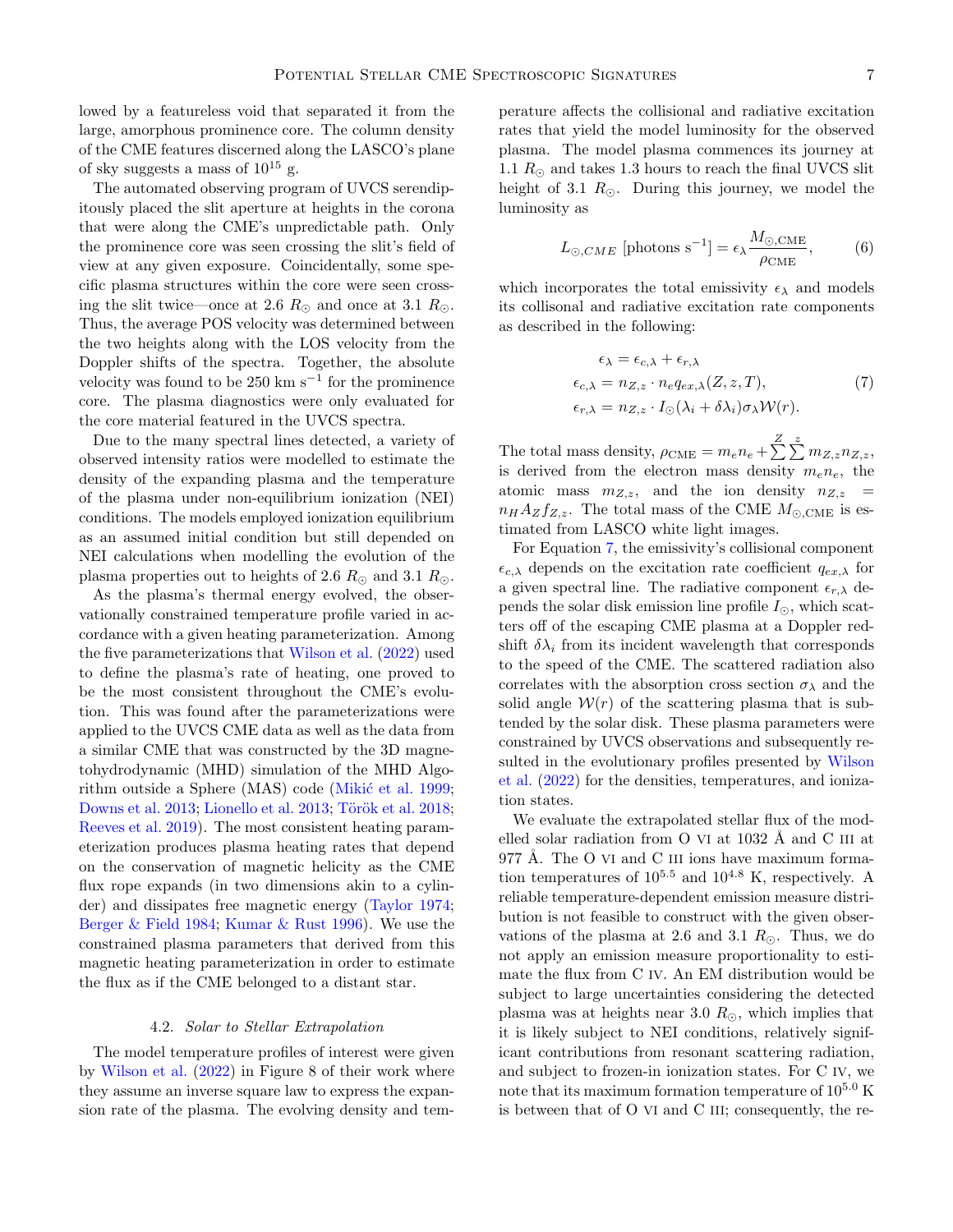sults from O VI and C III can act as a qualitative proxy for what the unobserved C IV emission might yield.

For an integration time lasting the duration of the modelled 1.3-hour journey, we approximate the stellar CME fluence via Equation [3](#page-3-0) with  $f_{\star} = 10^2$ . For the O VI  $1032 \text{ Å}$  line, the constrained model profiles yield the fluences  $F_{10pc,CME}$  = 50 photons and  $F_{Proxima,CME}$  =  $3.0 \times 10^3$  photons which suggest that S/N  $\approx$  5 and 55, respectively. For the C III 977 Å line, we assume  $A_{eff} = 20$  cm<sup>2</sup> and find that  $F_{10\text{pc,CME}} = 44$  photons and  $F_{Proxima,CME} = 2.6 \times 10^3$  photons which imply that the  $S/N \approx 5$  and 50, respectively. These results derive from the observationally constrained physical properties that mostly indicate initially high temperatures of  $\geq 10^6$  K for the CME. The corresponding temperature profiles decrease to  $\leq 10^5$  K when the CME reaches the heights near 3.0  $R_{\odot}$  (cf. Figure 8 of [Wilson et al.](#page-11-9) [\(2022\)](#page-11-9)). Since the corresponding densities are greatest at the beginning of the CME's journey, the modelled plasma emissivities are brightest near the coronal surface. With the corresponding high temperatures there, the observationally constrained emissivities predominantly come from ions and emission lines that are more abundant in very hot environments, unlike the O VI and C III lines that we have used for these stellar CME approximations.

The C IV luminosity is likely to be comparable to those of C III and O VI, but the effective area is likely to be much larger. For HST/COS, the S/N would be larger by a factor of ∼5. The resultant signal of the blended 1550 Å line can convey additional diagnostics for the plasma if an instrument's spectral resolution sufficiently distinguishes its doublet lines, at  $1548$  and  $1551$  Å, from each other. Due to the collisional and radiative excitation components of the emission lines, the  $1551$  Å line can experience radiative pumping. For a hypothetical stellar CME travelling directly away from (i.e., normal to the surface of) its host star, when its C IV ions accelerate to a speed of  $580 \text{ km s}^{-1}$  the chromospheric emission of the C IV 1548 Å line is redshifted to 1551 Å with respect to the CME's frame of reference. Consequently, the CME's C IV ions will initiate resonant scattering at 1551 Å which amplifies the total emissivity detected at that wavelength via the line's radiative excitation component.

Similar to the diagnostic capabilities of the O VI doublet lines (e.g., [Bemporad et al.](#page-9-19) [2006;](#page-9-19) [Gilly & Cranmer](#page-10-41) [2020;](#page-10-41) [Wilson et al.](#page-11-9) [2022\)](#page-11-9), the C IV doublet can indicate when the stellar CME's speed is near 580 km s<sup> $-1$ </sup> via the measured intensity ratio. As the CME gains distance away from the host star, each line's radiative component attenuates and the collisional component becomes

dominant. The ratio between the detected lines' intensities becomes similar to the ratio between their collisional emissivities. The collisional components of the doublet transitions have a ratio  $\approx 2.0$ ; and, when the radiative pumping of the  $1551 \text{ Å}$  line occurs, the total intensity ratio detected deviates from 2.0. Throughout the duration of an (unresolved) stellar CME observation, the intensity ratio measurements can convey how long the stellar CME maintains a speed of  $~\sim 580$  km s<sup>-1</sup> while the LOS velocity (and acceleration) is determined from the Doppler shift measurements of the spectroscopically resolved doublet. As a result, the POS component of the velocity and the direction of the stellar CME's propagation can be deduced.

Another property of the C IV doublet could have been applied to the stellar UV dimming event of [Ambruster](#page-9-5) [et al.](#page-9-5) [\(1986\)](#page-9-5) if the transition lines were resolved. They interpreted the dimming as the consequence of a stellar CME candidate with relatively cool plasma travelling in front of a hot, bright flare. Due to the factor of two difference in the C IV doublet transitions' collision strengths, the incident chromospheric intensity of the  $(brighter)$  1548 Å emission line could have been dimmed twice as much as the  $1551 \text{ Å}$  emission line. This likely would have been discerned in the lines' light curves. Such a detection would have served as additional evidence in the attempt to confirm that the stellar dimming event was due to cool plasma travelling above the corona while absorbing (or scattering) the bright continuum radiation from the hot flare below.

# <span id="page-7-0"></span>5. CME SEARCH CAVEATS AND CONCLUSION

The search for stellar CMEs is still heavily dependent on the simultaneous occurrence of stellar flares. Furthermore, *stellar* CME candidates are often confidently proclaimed when their observational signatures are similar to what is predicted from solar CME models or what is seen through solar CME observations. The candidates' dependence on stellar flares and solar analogs would not be a contentious point of concern if the plasma diagnostics for each candidate were robustly determined from a variety of observational techniques. Such techniques can include the concurrent use of several spectroscopic line ratios, where each ratio correlates with a parameter that describes the plasma conditions (e.g., density) and morphology (e.g., expansion speed).

In this work, we have reviewed a few solar CME studies that benefitted from the diagnostic capabilities of ultraviolet emission lines and line intensity ratios. We propose that such plasma diagnostics can strengthen the credibility of stellar CME detections, as long as the emission lines have a distinguishable signal. We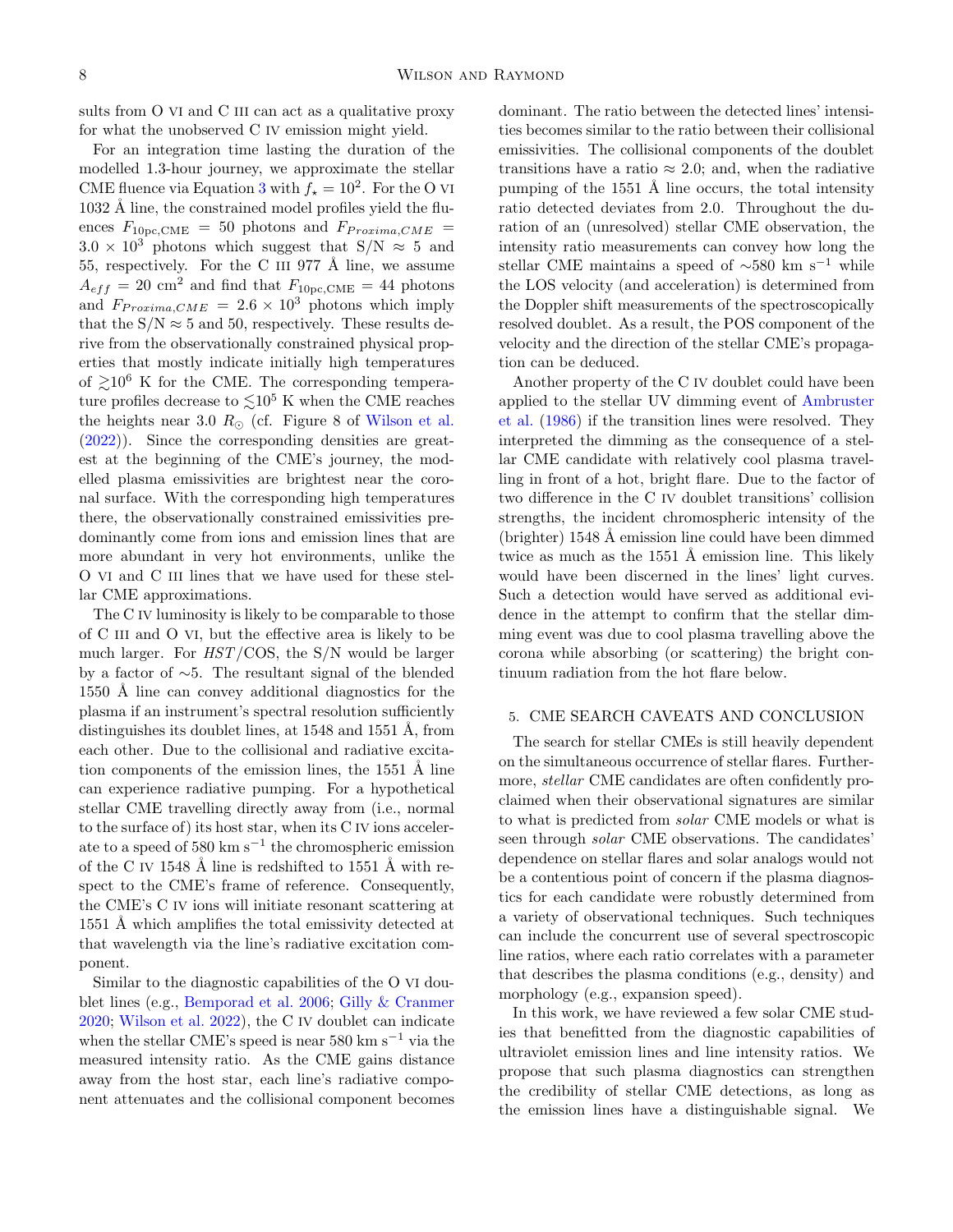<span id="page-8-0"></span>

Figure 1. Predicted emission line signals for potential stellar CMEs, as extrapolated from the diagnostics of solar CMEs studied by (a) [Landi et al.](#page-10-22) [\(2010\)](#page-10-22) with an integration time of  $\Delta t = 1$  hr, (b) [Ciaravella et al.](#page-9-12) [\(2000\)](#page-9-12) with  $\Delta t = 1$  min, and (c) [Wilson](#page-11-9) [et al.](#page-11-9) [\(2022\)](#page-11-9) with  $\Delta t = 1.3$  hr. The estimated flux for a CME is scaled generically to a distance of 10 pc and specifically to the distance of Proxima Centauri at 1.30 pc.

focused mostly on three emission lines: C IV 1550 Å, O VI 1032 Å, and C III 977 Å. As summarized in Figure [1,](#page-8-0) we estimated the brightness of the lines' stellarbased signals, assuming the hypothetical stellar CME radiates similarly to solar CMEs. Presumably, the radiative profile (and underlying physics) of stellar CMEs would be similar to solar CMEs since the plethora of detected stellar flares often exhibit plasma properties that scale directly with solar flare properties, regardless of the wavelength regime or the unsolar-like radiative energy of stellar superflares ( $> 10^{33}$  ergs) [\(Guedel et al.](#page-10-10) [1996;](#page-10-10) [Aschwanden et al.](#page-9-20) [2008;](#page-9-20) [Pandey & Singh](#page-10-42) [2012\)](#page-10-42).

If the physical coupling and statistical association of solar flare-CME events holds true for the stellar events, an efficient search for stellar CMEs might aim at targets that give off high-energy stellar flare signals. If magnetically active M dwarfs are the primary targets, their frequent flaring, as well as their abundance in the solar neighborhood, should improve the probability of finding superflares with their associated CMEs. This high energy stellar flare-CME relationship is qualitatively corroborated by the aforementioned CME candidates from [Houdebine et al.](#page-10-16) [\(1990\)](#page-10-16), [Argiroffi et al.](#page-9-6) [\(2019\)](#page-9-6), and [Namekata et al.](#page-10-17) [\(2021\)](#page-10-17), which were each associated with superflares.

Despite being a convenient source of observable magnetic activity, caution must be taken when depending on an active flaring star to successfully expel detectable CMEs. The strength and occurrence rate of such stellar magnetic activity phenomena are attributed partly to the dynamo-generated magnetic fields [\(Parker](#page-10-43) [1955;](#page-10-43) [Duvall et al.](#page-10-44) [1984;](#page-10-44) [Noyes et al.](#page-10-45) [1984;](#page-10-45) [Wright et al.](#page-11-12) [2011\)](#page-11-12). Ambient fields of high magnetic pressure can confine the plasma that erupts below it. As a result, the plasma that would have escaped to become a CME reverses its direction and travels back to the coronal floor. Such failed CMEs might occur frequently on active flaring stars, as long as the kinetic energy of the erupted material is suppressed by the overbearing magnetic field energy [\(Joshi](#page-10-46) [et al.](#page-10-46) [2013;](#page-10-46) [Drake et al.](#page-10-47) [2016;](#page-10-47) [Zuccarello et al.](#page-11-13) [2017;](#page-11-13) Alvarado-Gómez et al. [2018\)](#page-9-21).

Since CMEs need not occur alongside (super)flares, a robust methodology for confirming CME candidates would consistently be capable of constraining the candidate's plasma motions, physical conditions, and energy budget without the simultaneous presence of a flare. Although counterintuitive, the presence of a flare can introduce scenarios for a false-positive CME detection. Flareinduced chromospheric brightenings (e.g., [Kirk et al.](#page-10-48)  $2017$ ) and chromospheric evaporation (e.g., [Milligan &](#page-10-49) [Dennis](#page-10-49) [2009\)](#page-10-49) can generate upward plasma flows that yield a Doppler blueshift of several hundred km s<sup>−1</sup> or less. To distinguish the (bright) confined flare plasma from the (faint) escaping CME plasma, a spectrograph that records a stellar flare-CME candidate should have a spectral resolution of 100 km s<sup> $-1$ </sup> or better. Considering these concerns, the spectroscopic detection and characterization of flare-less stellar CME candidates may be more reliable than detections of stellar flare-CME candidates.

Furthermore, a flare-less stellar CME candidate may exhibit Doppler redshifts that can be used to confirm its CME identity. In this case, a detectable redshift would be less likely to derive from the flare-induced plasma downflows of chromospheric condensation [\(Milli](#page-10-50)[gan et al.](#page-10-50) [2006\)](#page-10-50). Instead, this redshift could be the result of the geometry between the CME's propagation direction and limb of the spatially unresolved stellar disk. As illustrated by [Moschou et al.](#page-10-21) [\(2019\)](#page-10-21), the redshift can derive from a CME erupting near the limb but behind the face of the stellar disk. As the CME expands and travels at an angle directed partially away from the observer, the plasma can eventually be seen off the limb of the stellar disk. Since the eruption began behind the face of the star, the possible presence of a concurrent flare would be unknown or impossible to detect directly.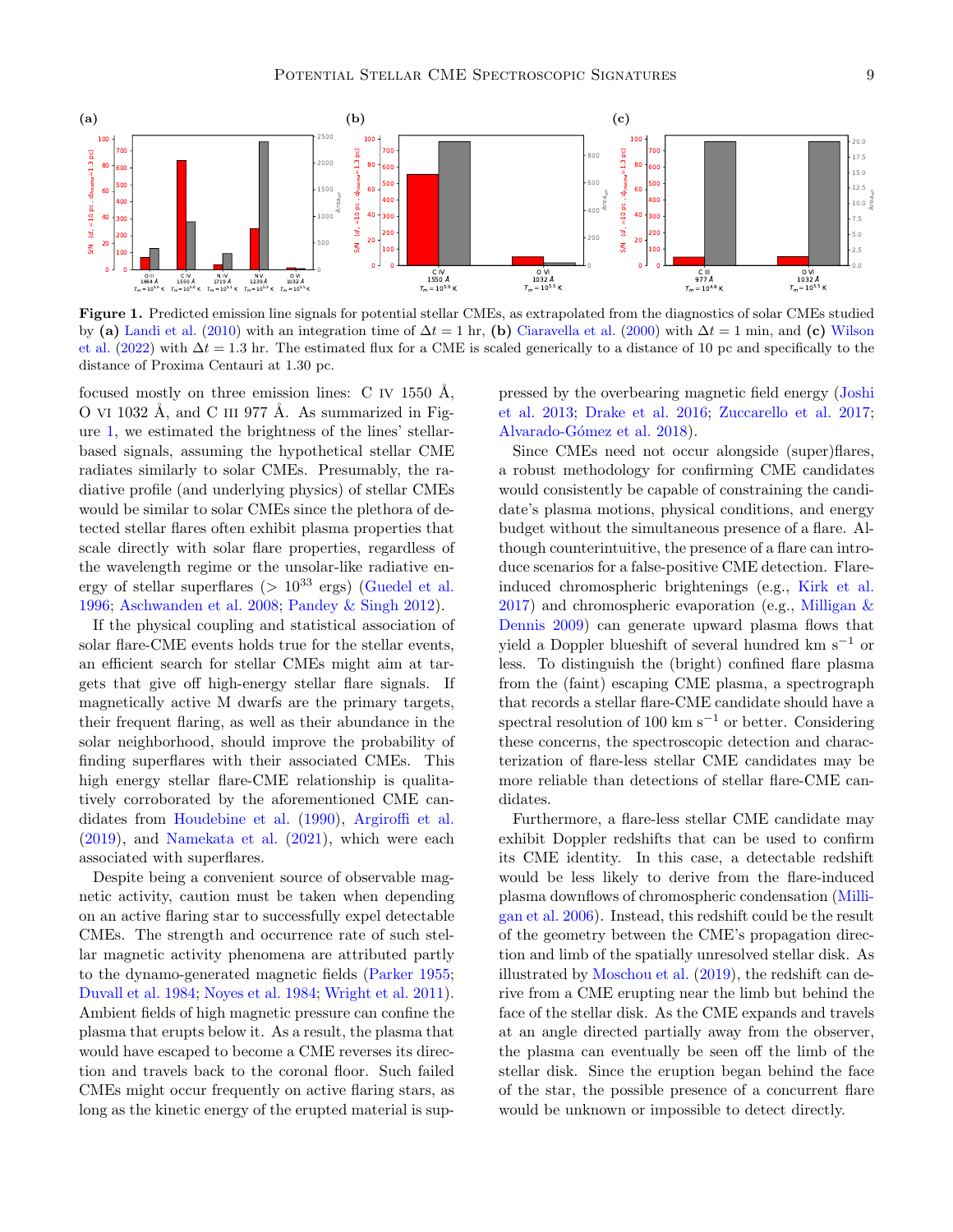A survey searching for flare-less stellar CMEs will likely be more successful when observing quiescent Sunlike stars, as opposed to observing magnetically active, young, late-type, low-mass stars that flare frequently. Despite their energetically weaker and less frequent magnetic activity, stars like our Sun might make for efficient survey targets since their weaker ambient magnetic fields make them less susceptible to failed CME events. Fortunately, although our Sun successfully launches CMEs almost every day, the planetary magnetosphere and atmosphere of the Earth has not been damaged beyond repair by these CMEs. By analogy, this bodes well for exoplanets within the habitable zones of CME-launching Sun-like stars. Furthermore, exoplanets orbiting active M dwarfs may witness more failed CMEs that are confined to the stellar corona than witness successful CMEs that strip them of their (exo)planetary atmosphere. These hypotheses can be tested if the search for stellar CMEs coincides with exoplanet surveys.

There is one space-based exoplanet mission concept that might coincidentally detect the type of stellar CME signatures that we have extensively discussed. The UV-

SCOPE (UltraViolet Spectroscopic Characterization Of Planets and their Environments) concept is designed to have a space-based spectrograph sit and stare at transiting exoplanets and their host stars in order to study the upper atmospheres of exoplanets with transmission spectroscopy [\(Shkolnik et al.](#page-11-14) [2021;](#page-11-14) [Line et al.](#page-10-51) [2021;](#page-10-51) [Loyd](#page-10-52) [et al.](#page-10-52) [2021\)](#page-10-52). Its primary mirror will have a diameter of 60 cm. Its spectral coverage will span the range 1205– 4000 Å with a corresponding range in resolving power of  $R \sim 6000$ –[1](#page-9-22)00 from the short to long wavelength range<sup>1</sup>. As a dedicated observatory, UV-SCOPE will apply long temporal coverage (per target) so that the impact of stellar UV emission on exoplanets can be examined in detail. As a bonus, its temporal and spectral coverage may suffice in detecting and characterizing stellar CME candidates with diagnostic UV emission lines.

We acknowledge that this work has benefitted from the use of NASA's Astrophysics Data System. SOHO is a mission from the joint collaboration of ESA and NASA. This work was supported by NASA Grant 80NSSC19K0853 to the Smithsonian Astrophysical Observatory.

### REFERENCES

- <span id="page-9-3"></span>Aarnio, A. N., Stassun, K. G., Hughes, W. J., & McGregor, S. L. 2011, SoPh, 268, 195
- <span id="page-9-14"></span>Akmal, A., Raymond, J. C., Vourlidas, A., et al. 2001, ApJ, 553, 922
- <span id="page-9-1"></span>Alfvén, H., & Carlqvist, P. 1967, SoPh, 1, 220
- <span id="page-9-21"></span>Alvarado-G´omez, J. D., Drake, J. J., Cohen, O., Moschou, S. P., & Garraffo, C. 2018, ApJ, 862, 93
- <span id="page-9-5"></span>Ambruster, C. W., Pettersen, B. R., Hawley, S., Coleman, L. A., & Sandmann, W. H. 1986, in ESA Special Publication, Vol. 263, New Insights in Astrophysics. Eight Years of UV Astronomy with IUE, ed. E. J. Rolfe & R. Wilson, 137–140
- <span id="page-9-6"></span>Argiroffi, C., Reale, F., Drake, J. J., et al. 2019, Nature Astronomy, 3, 742
- <span id="page-9-4"></span>Aschwanden, M. J. 2017, ApJ, 847, 27
- <span id="page-9-20"></span>Aschwanden, M. J., Stern, R. A., & Güdel, M. 2008, ApJ, 672, 659
- <span id="page-9-19"></span>Bemporad, A., Poletto, G., Suess, S. T., et al. 2006, ApJ, 638, 1110
- <span id="page-9-18"></span>Berger, M. A., & Field, G. B. 1984, Journal of Fluid Mechanics, 147, 133–148
- <span id="page-9-11"></span>Brueckner, G. E., Howard, R. A., Koomen, M. J., et al. 1995, SoPh, 162, 357
- <span id="page-9-0"></span>Carmichael, H. 1964, in NASA Special Publication, Vol. 50, 451
- <span id="page-9-7"></span>Christian, D. J., Mathioudakis, M., Bloomfield, D. S., et al. 2006, A&A, 454, 889
- <span id="page-9-13"></span>Ciaravella, A., Raymond, J. C., Reale, F., Strachan, L., & Peres, G. 2001, ApJ, 557, 351
- <span id="page-9-12"></span>Ciaravella, A., Raymond, J. C., Thompson, B. J., et al. 2000, ApJ, 529, 575
- <span id="page-9-9"></span>Culhane, J. L., Harra, L. K., James, A. M., et al. 2007, SoPh, 243, 19
- <span id="page-9-10"></span>Delaboudinière, J. P., Artzner, G. E., Brunaud, J., et al. 1995, SoPh, 162, 291
- <span id="page-9-2"></span>Dennis, B. R., & Schwartz, R. A. 1989, SoPh, 121, 75
- <span id="page-9-16"></span>Dere, K. P., Del Zanna, G., Young, P. R., Landi, E., & Sutherland, R. S. 2019, ApJS, 241, 22
- <span id="page-9-15"></span>Dere, K. P., Landi, E., Mason, H. E., Monsignori Fossi, B. C., & Young, P. R. 1997, A&AS, 125, 149
- <span id="page-9-8"></span>Domingo, V., Fleck, B., & Poland, A. I. 1995, SoPh, 162, 1
- <span id="page-9-17"></span>Downs, C., Linker, J. A., Mikić, Z., et al. 2013, Science, 340, 1196

<span id="page-9-22"></span><sup>&</sup>lt;sup>1</sup> The spectrum includes the doublets of C IV and Mg II near  $1550$ and  $2800 \text{ Å}$ , respectively, which were studied by [Ambruster et al.](#page-9-5) [\(1986\)](#page-9-5) for stellar UV dimming event.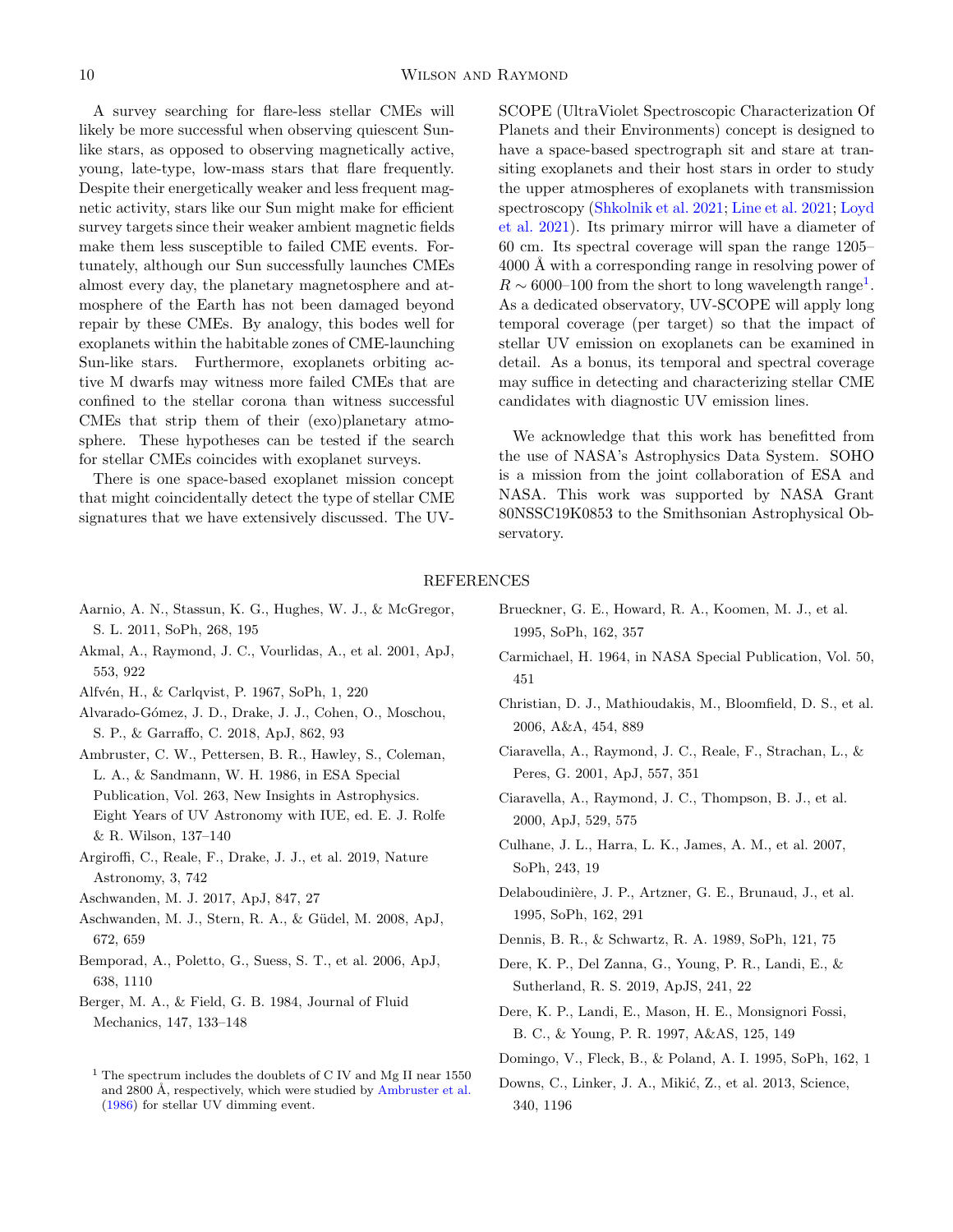- <span id="page-10-47"></span>Drake, J. J., Cohen, O., Garraffo, C., & Kashyap, V. 2016, in Solar and Stellar Flares and their Effects on Planets, ed. A. G. Kosovichev, S. L. Hawley, & P. Heinzel, Vol. 320, 196–201
- <span id="page-10-28"></span>Duff, I. 1982, Journal of the British Astronomical Association, 92, 278
- <span id="page-10-44"></span>Duvall, T. L., J., Dziembowski, W. A., Goode, P. R., et al. 1984, Nature, 310, 22
- <span id="page-10-7"></span>Emslie, A. G., Dennis, B. R., Shih, A. Y., et al. 2012, ApJ, 759, 71
- <span id="page-10-36"></span>Feldman, U., Mandelbaum, P., Seely, J. F., Doschek, G. A., & Gursky, H. 1992, ApJS, 81, 387
- <span id="page-10-14"></span>Filippov, B., & Koutchmy, S. 2002, SoPh, 208, 283

<span id="page-10-33"></span>Fischer, W. J. 2021, Cycle 27 COS NUV Spectroscopic Sensitivity Monitor, Instrument Science Report COS 2021-9

- <span id="page-10-11"></span>Giampapa, M. S., Africano, J. L., Klimke, A., et al. 1982, ApJL, 252, L39
- <span id="page-10-29"></span>Gibson, S. E., & Low, B. C. 1998, ApJ, 493, 460
- <span id="page-10-41"></span>Gilly, C. R., & Cranmer, S. R. 2020, ApJ, 901, 150
- <span id="page-10-26"></span>Golub, L., Deluca, E., Austin, G., et al. 2007, SoPh, 243, 63
- <span id="page-10-1"></span>Gosling, J. T., Hildner, E., MacQueen, R. M., et al. 1974, J. Geophys. Res., 79, 4581
- <span id="page-10-32"></span>Griffin, D. C., Pindzola, M. S., & Badnell, N. R. 1993, PhRvA, 47, 2871
- <span id="page-10-10"></span>Guedel, M., Benz, A. O., Schmitt, J. H. M. M., & Skinner, S. L. 1996, ApJ, 471, 1002
- <span id="page-10-30"></span>Guo, W. P., & Wu, S. T. 1998, ApJ, 494, 419
- <span id="page-10-0"></span>Hansen, R. T., Garcia, C. J., Grognard, R. J. M., & Sheridan, K. V. 1971, PASA, 2, 57
- <span id="page-10-9"></span>Hawley, S. L., Fisher, G. H., Simon, T., et al. 1995, ApJ, 453, 464
- <span id="page-10-8"></span><span id="page-10-3"></span>Hertzsprung, E. 1924, BAN, 2, 87
- Hirayama, T. 1974, SoPh, 34, 323
- <span id="page-10-16"></span>Houdebine, E. R., Foing, B. H., & Rodono, M. 1990, A&A, 238, 249
- <span id="page-10-12"></span>Hyder, C. L. 1967a, SoPh, 2, 49
- <span id="page-10-13"></span>—. 1967b, SoPh, 2, 267
- <span id="page-10-2"></span>Illing, R. M. E., & Hundhausen, A. J. 1985,
	- J. Geophys. Res., 90, 275
- <span id="page-10-46"></span>Joshi, N. C., Srivastava, A. K., Filippov, B., et al. 2013, ApJ, 771, 65
- <span id="page-10-24"></span>Kaiser, M. L. 2005, Advances in Space Research, 36, 1483
- <span id="page-10-48"></span>Kirk, M. S., Balasubramaniam, K. S., Jackiewicz, J., & Gilbert, H. R. 2017, in Fine Structure and Dynamics of the Solar Atmosphere, ed. S. Vargas Domínguez, A. G. Kosovichev, P. Antolin, & L. Harra, Vol. 327, 117–127
- <span id="page-10-25"></span>Kohl, J. L., Esser, R., Gardner, L. D., et al. 1995, SoPh, 162, 313
- <span id="page-10-4"></span>Kopp, R. A., & Pneuman, G. W. 1976, SoPh, 50, 85
- <span id="page-10-23"></span>Kosugi, T., Matsuzaki, K., Sakao, T., et al. 2007, SoPh, 243, 3
- <span id="page-10-40"></span>Kumar, A., & Rust, D. M. 1996, J. Geophys. Res., 101, 15667
- <span id="page-10-15"></span>Kundu, M. R., White, S. M., Garaimov, V. I., et al. 2004, ApJ, 607, 530
- <span id="page-10-19"></span>Kurita, M., Kino, M., Iwamuro, F., et al. 2020, PASJ, 72, 48
- <span id="page-10-22"></span>Landi, E., Raymond, J. C., Miralles, M. P., & Hara, H. 2010, ApJ, 711, 75
- <span id="page-10-34"></span>Lee, J. Y., Raymond, J. C., Ko, Y. K., & Kim, K. S. 2009, ApJ, 692, 1271
- <span id="page-10-18"></span>Leitzinger, M., Odert, P., Ribas, I., et al. 2011, A&A, 536, A62

<span id="page-10-51"></span>Line, M. R., Lothringer, J., Barman, T., et al. 2021, in American Astronomical Society Meeting Abstracts, Vol. 53, American Astronomical Society Meeting Abstracts, 428.02

- <span id="page-10-38"></span>Lionello, R., Downs, C., Linker, J. A., et al. 2013, ApJ, 777, 76
- <span id="page-10-52"></span>Loyd, P., Shkolnik, E., Ardila, D., et al. 2021, in American Astronomical Society Meeting Abstracts, Vol. 53, American Astronomical Society Meeting Abstracts, 505.04
- <span id="page-10-6"></span>Masuda, S., Kosugi, T., Hara, H., Tsuneta, S., & Ogawara, Y. 1994, Nature, 371, 495
- <span id="page-10-37"></span>Mikić, Z., Linker, J. A., Schnack, D. D., Lionello, R., & Tarditi, A. 1999, Physics of Plasmas, 6, 2217
- <span id="page-10-49"></span>Milligan, R. O., & Dennis, B. R. 2009, ApJ, 699, 968
- <span id="page-10-50"></span>Milligan, R. O., Gallagher, P. T., Mathioudakis, M., et al. 2006, ApJL, 638, L117
- <span id="page-10-21"></span>Moschou, S.-P., Drake, J. J., Cohen, O., et al. 2019, ApJ, 877, 105
- <span id="page-10-35"></span>Murphy, N. A., Raymond, J. C., & Korreck, K. E. 2011, ApJ, 735, 17
- <span id="page-10-17"></span>Namekata, K., Maehara, H., Honda, S., et al. 2021, Nature Astronomy, 6, 241
- <span id="page-10-45"></span>Noyes, R. W., Hartmann, L. W., Baliunas, S. L., Duncan, D. K., & Vaughan, A. H. 1984, ApJ, 279, 763
- <span id="page-10-20"></span>Osten, R. A., & Wolk, S. J. 2017, in Living Around Active Stars, ed. D. Nandy, A. Valio, & P. Petit, Vol. 328, 243–251
- <span id="page-10-5"></span>Pallavicini, R., Serio, S., & Vaiana, G. S. 1977, ApJ, 216, 108
- <span id="page-10-42"></span>Pandey, J. C., & Singh, K. P. 2012, MNRAS, 419, 1219
- <span id="page-10-43"></span>Parker, E. N. 1955, ApJ, 122, 293
- <span id="page-10-31"></span><span id="page-10-27"></span>Raymond, J. C., & Doyle, J. G. 1981, ApJ, 245, 1141
- Raymond, J. C., & Smith, B. W. 1977, ApJS, 35, 419
- <span id="page-10-39"></span>Reeves, K. K., Török, T., Mikić, Z., Linker, J., & Murphy, N. A. 2019, ApJ, 887, 103